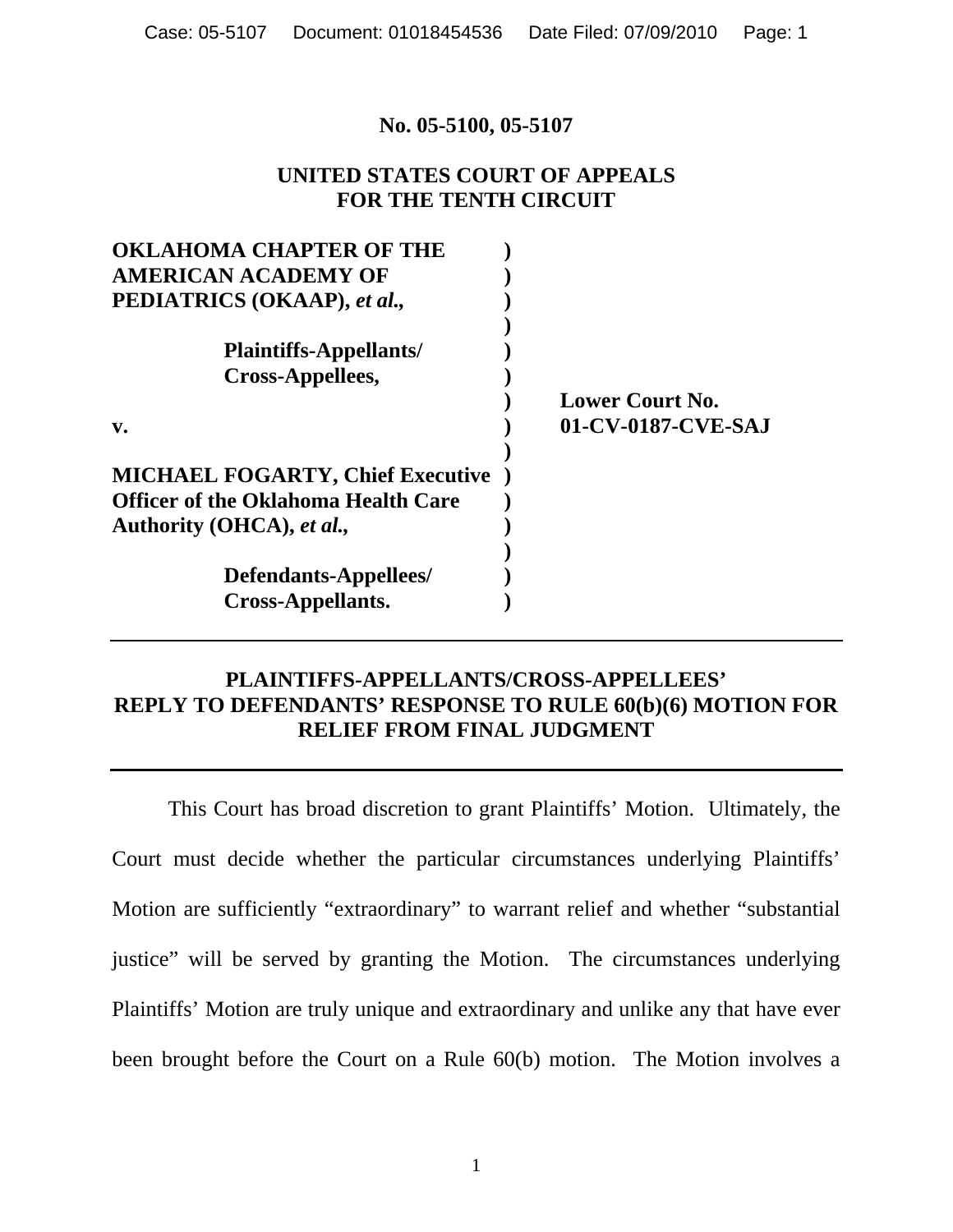Congressional clarification of the discrete statute at issue in this case. Indeed, the very impetus for Congress's clarification of the law was to resolve a conflict among the Circuits regarding this point. The clarification makes it apparent that this Court's prior decision -- under which hundreds of thousands of children were denied a federal right to receive health care services -- was based upon a "misunderstanding." Under this same ruling, these children lost the benefit of an Injunction designed to assure that they receive necessary health care services with reasonable promptness. Clearly, this case involves extraordinary circumstances of the utmost public import and concern and substantial justice will be served by granting the Motion.

 As demonstrated *infra*, Defendants' Response provides no basis upon which the Motion should be denied.

#### **A. The Court Has Discretion to, and Should, Grant Plaintiffs' Motion**

 $\overline{a}$ 

Defendants make several arguments that this Court is somehow legally precluded from granting Plaintiffs' Motion. All of these arguments are without merit and should be rejected.  $1^{2 \& 3}$  Defendants first propose that "this Circuit has

<sup>1</sup> Defendants make the novel argument that, despite Congress' clarification of the definition of "medical assistance," 42 U.S.C. §§ 1396a(a)(8) and 1396a(a)(10)(A) still cannot be enforced by Plaintiffs. Response at 13-14. However, this Court has not questioned whether those provisions confer enforceable rights. *See OKAAP v. Fogarty*, 472 F.3d 1208, 1212, n. 1 (10th Cir. 2007), and *Mandy R. ex rel. Mr. and Mrs. R. v. Owens,* 464 F.3d 1139, 1143 (10th Cir. 2006). It is well established that they do confer enforceable rights. *See, e.g.,*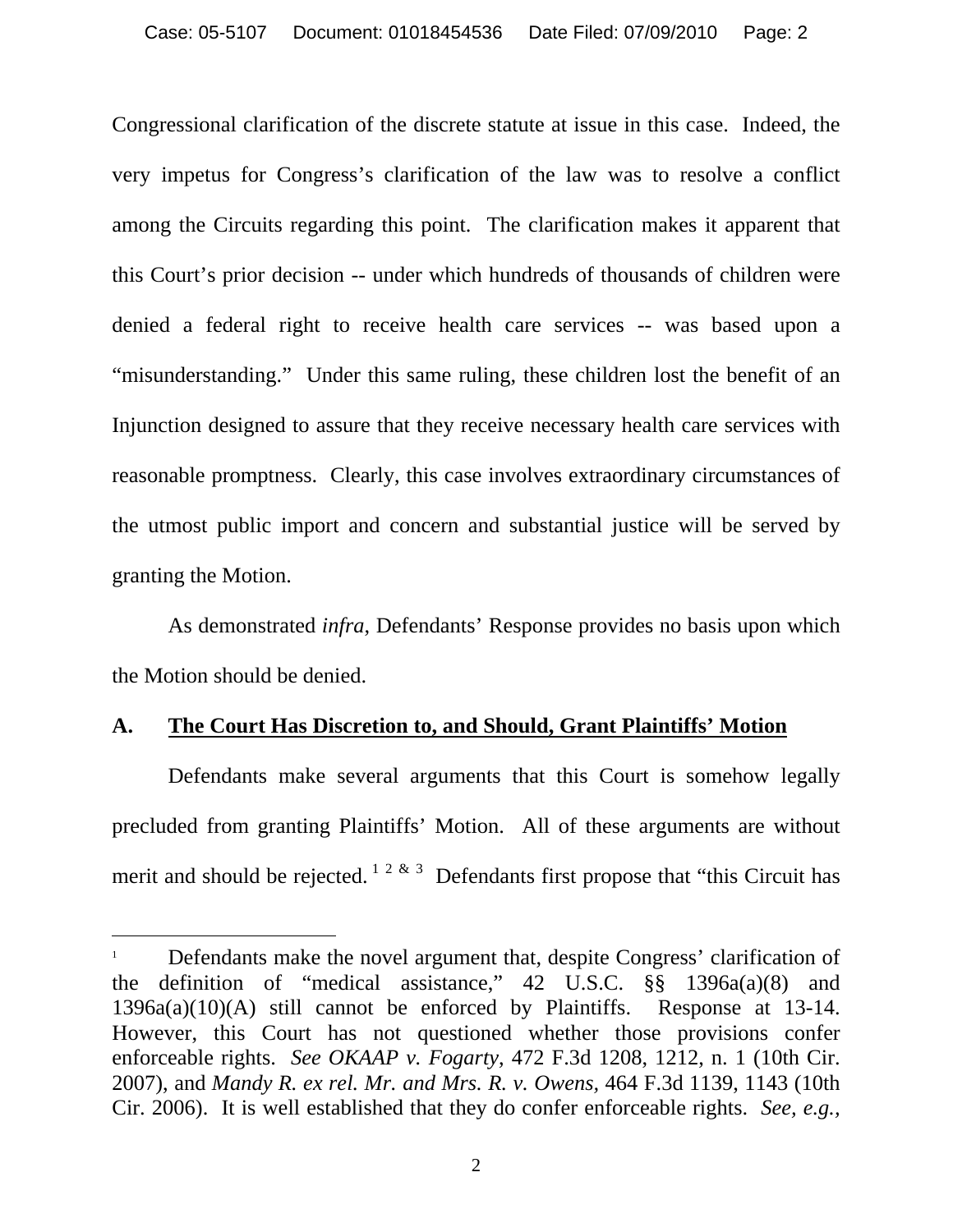held that *statutory* changes in law are not proper reasons for Rule 60(b)(6) relief." Response at 3 (emphasis added) ("all caps" formatting removed). Tellingly, Defendants do not cite a single case supporting this proposition. The fact is that the Circuit has never confronted a Rule 60(b)(6) motion where there has been a *clarification* of *statutory* law. This only helps to demonstrate the unique and extraordinary circumstances underlying Plaintiffs' Motion.

Defendants also take great pains to distinguish the facts underlying Plaintiffs' Motion from the factual scenarios in two of the Tenth Circuit cases cited in the Motion, *Pierce v. Cook & Co.,* 518 F.2d 720 (10th Cir. 1975), and *Ute Indian Tribe of the Uintah and Ouray Reservation v. State of Utah,* 114 F.3d 1513 (10th Cir. 1997). Response at 3-5. However, Plaintiffs have not argued that the

 $\overline{a}$ 

*S.D. ex rel. Dickson v. Hood*, 391 F.3d 581, 607 (5th Cir. 2004). The controversy in this case was over whether those provisions confer a right to receive health care services. That controversy has now been unmistakably resolved by Congress.<br><sup>2</sup> Defendants also make the inexplicable argument that, even after "medical"

assistance" has been clarified to include "care and services," Defendants are still not required to ensure that recipients actually receive health care services. Plaintiffs believe this issue is amply addressed in the Motion and requires no further reply.

Defendants' suggestion in footnotes 1 and 5 of its Response that Plaintiffs' counsel has no client at the present time is unsupported and untrue. Plaintiffs' counsel continues to represent the two organizational Plaintiffs. In addition, nearly all of the named individual Plaintiffs are currently under the requisite age of 21. Even so, once a class has been certified, if subsequent events or the passage of time has modified the claims of the named plaintiffs, they may still serve as class representatives under certain circumstances. *See, e.g., Sosna v. Iowa,* 419 U.S 393, 397-403 (1975); *see also Napier v. Sister May Gertrude,* 542 F.2d 825, 826 (10th Cir. 1976); *Reed v. Heckler,* 756 F.2d 779, 785 (10th Cir. 1985).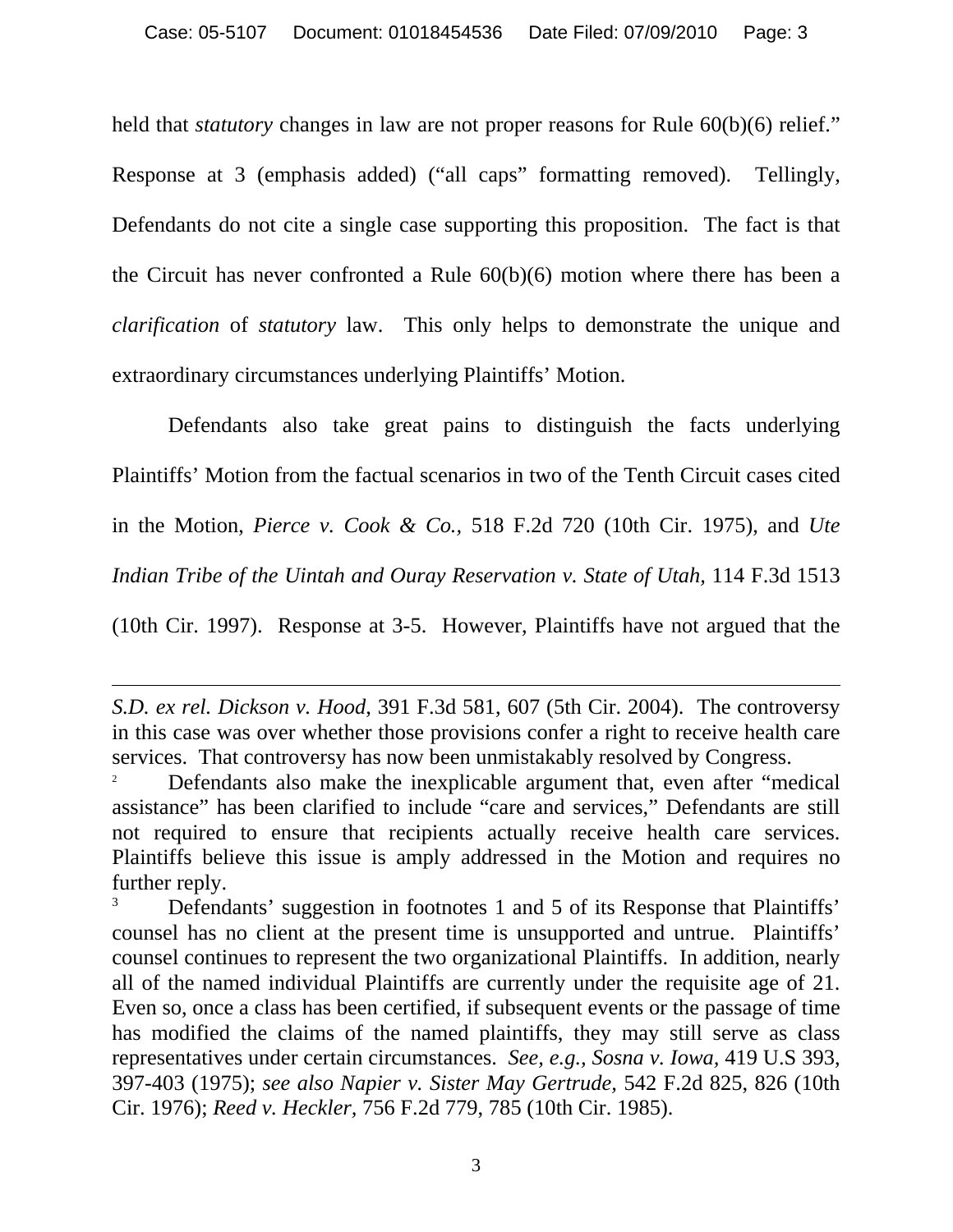*Pierce* and *Ute Indian Tribe* cases involved the same factual pattern as that underlying Plaintiffs' Motion. *See* Motion at 13-14. Rather, Plaintiffs argued that *Pierce*, *Ute Indian Tribe* and *Adams v. Merrill Lynch Pierce Fenner & Smith,* 888 F.2d 696 (10th Cir. 1989), establish that there is precedent in this Circuit for postjudgment relief from a mandate where there has been an intervening change in relevant law. Again, the dispositive issue is whether the circumstances underlying Plaintiffs' Motion are sufficiently "extraordinary" to justify relief, not whether Plaintiffs' Motion fits precisely into the factual rubric of a previous decision. The unique and extraordinary fact pattern underlying Plaintiffs' Motion -- *i.e.,* a *clarification* of relevant *statutory* law involving the federal health care rights of hundreds of thousands of poor children -- warrants relief from the Mandate.

 Next, citing to *Collins v. Wichita,* 254 F.2d 837 (10th Cir. 1958), Defendants argue that there is a bright line rule that a "simple decisional law change," which does not create or resolve a conflict between state and federal law, does not warrant relief under Rule 60(b)(6). Response at 5-6. In reality, the *Collins*  decision is of scant relevance because the issue at hand is not a "simple decisional law change." Furthermore, to the extent that *Collins* could be viewed as relevant, it must be viewed in light of subsequent authority. In particular, in the more recent *Adams* decision (which Defendants fail to cite in their Response), the Tenth Circuit conversely held: "[i]n this circuit, a change in relevant case law by the United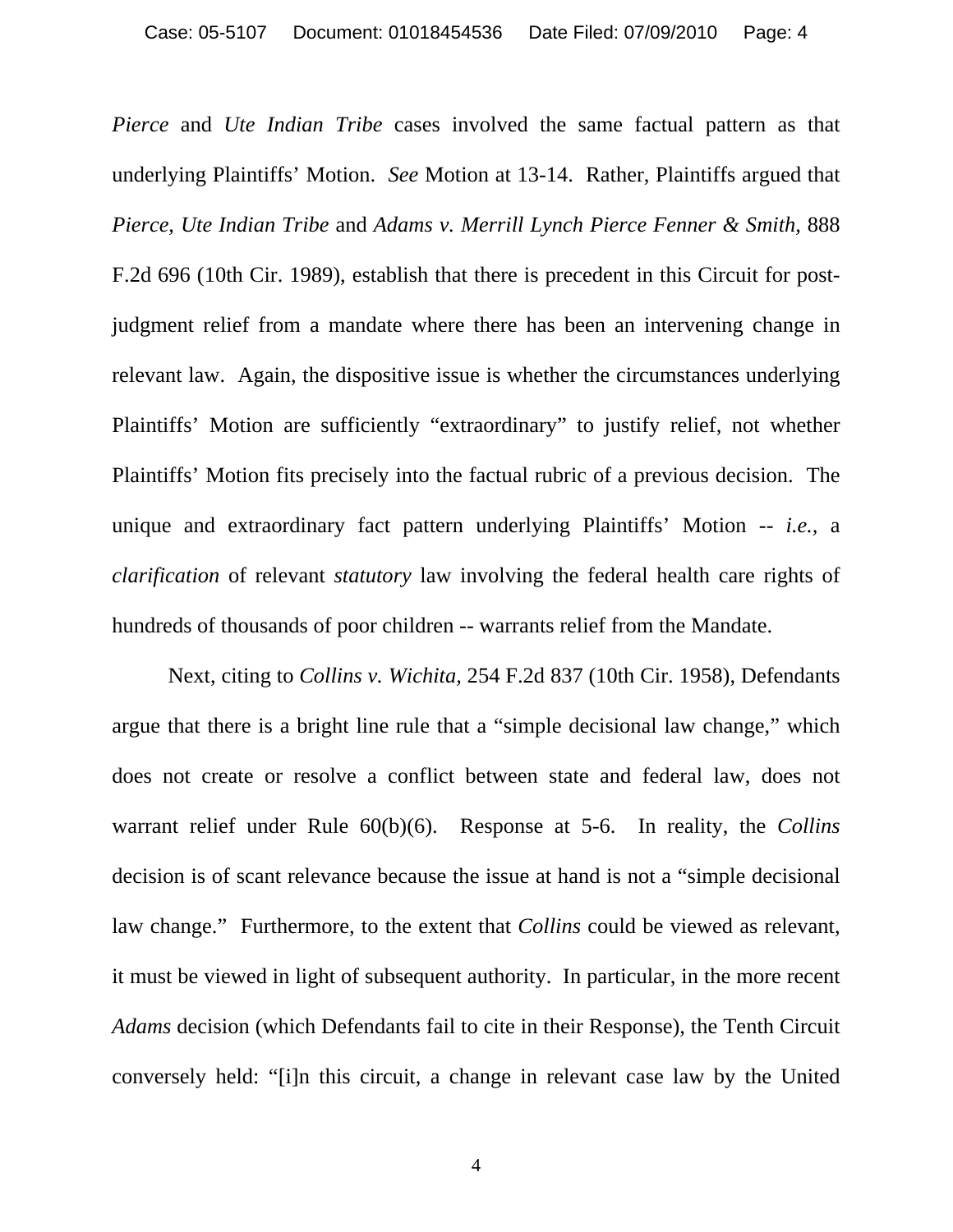States Supreme Court warrants relief under Fed.R.Civ.P. 60(b)(6)." *Adams,* 888 F.2d at 702 (citations omitted). Thus, as *Adams* makes clear, there is no bright line that would preclude relief in the case at bar.<sup>4</sup> Additionally, even more recently, the Supreme Court further clarified that an intervening change in decisional law will usually not, *by itself*, constitute an extraordinary circumstance required for relief under Rule 60(b)(6). *Agostini v. Felton*, 521 U.S. 203, 239 (1997).<sup>5</sup> As demonstrated in Plaintiffs' Motion, and summarized in the Introductory Statement of this Reply, the Motion involves clarification of a relevant statute plus many other "special circumstances." The Motion should be granted.

# **B. Section 2304 of the Patient Protection and Affordable Care Act is a Clarification of Law That May Properly Be Applied to Actions That Preceded Its Enactment**

Defendants argue that Section 2304 of the Patient Protection and Affordable Care Act ("PPACA") cannot apply to a case that arose prior to the statute's enactment, citing a "longstanding rule of statutory construction" which prohibits retroactive application of statutory changes. But the rule Defendants cite is not

 $\overline{a}$ 

Notably, the Court granted relief even though the case did not involve a conflict of state and federal law. *See Id*. at 697-98 (discussing procedural background).

<sup>5</sup> The Sixth Circuit has since interpreted *Agostini* to mean there must be a change in decisional law "coupled with some other special circumstance" to grant relief under Rule 60(b)(6). *In re Abdur'Rahman*, 392 F.3d 174, 185 (6th Cir. 2004), (en banc), judgment vacated, 545 U.S. 1151 (2005) (citation omitted). While the *In re Abdur'Rahman* judgment was vacated by the Supreme Court, the "rationale behind [the] finding in *Abdur'Rahman…*remains valid." *Thompson v. Bell,* 580 F.3d 423, 443 (6th Cir. 2010) (en banc).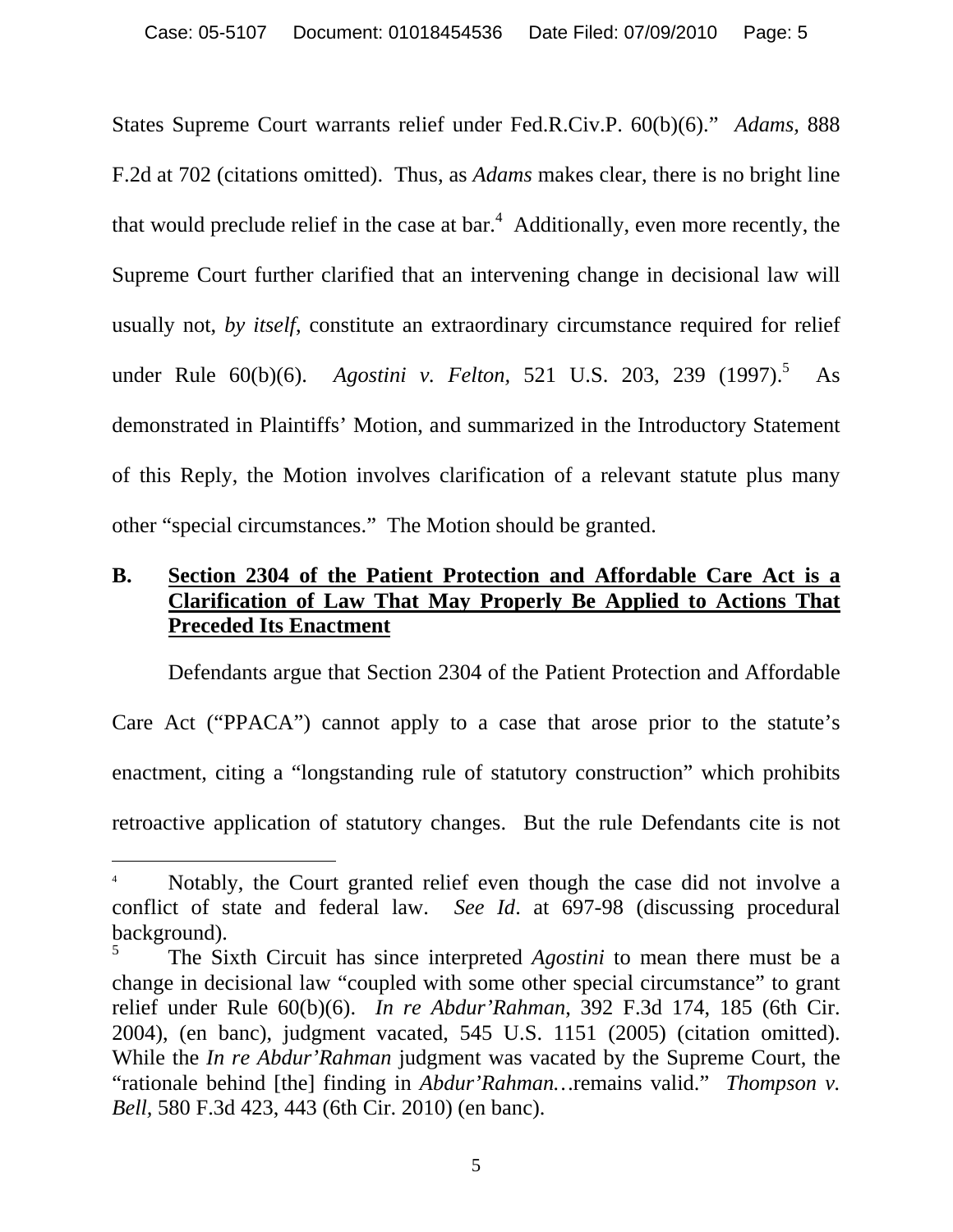relevant here because: (1) Section 2304 is a clarification of law; (2) Plaintiffs request prospective relief; and (3) retrospective application of Section 2304 will not attach new legal consequences to Defendants' actions.

In the Tenth Circuit, a subsequent amendment to a statute may be given retroactive effect if the changes are clarifying rather than substantive. *See, e.g., United States v. Aptt*, 354 F.3d 1269, 1276 (10th Cir. 2004); *Andrews v. Deland*, 943 F.2d 1162, 1172 n.7 (10th Cir. 1991). An amendment to a statute clarifies a law, as opposed to substantively changes a law, where Congress's intent was to clarify and where its intent does not contradict the plain language of the statute. *Henning v. Union Pac. R.R.*, 530 F.3d 1206 (10th Cir. 2008); *Herrera v. First N. Savings and Loan Ass'n*, 805 F.2d 896 (10th Cir. 1986). In evaluating Congressional intent, the Tenth Circuit considers several factors such as: Congress's characterization of an amendment as a clarification, legislative history supporting Congress's view of the amendment as a clarification and any dispute or ambiguity surrounding the pre-amendment law. *Herrera*, 805 F.2d at 901; *Henning*, 530 F.3d at 1214-16.

 $\overline{a}$ 

6

<sup>6</sup> *See also, Ford v. Ford Motor Credit Corp.*, 574 F.3d 1279, 1283 (10th Cir. 2009); *Comm'r v. Keystone Consol. Indus.*, 508 U.S. 152, 159 (1993); *Dobbs v. Anthem Blue Cross and Blue Shield*, 600 F.3d 1275, 1282 (10th Cir. 2010). The concerns expressed in the *Dobbs* dissent are not at issue under the facts of this case.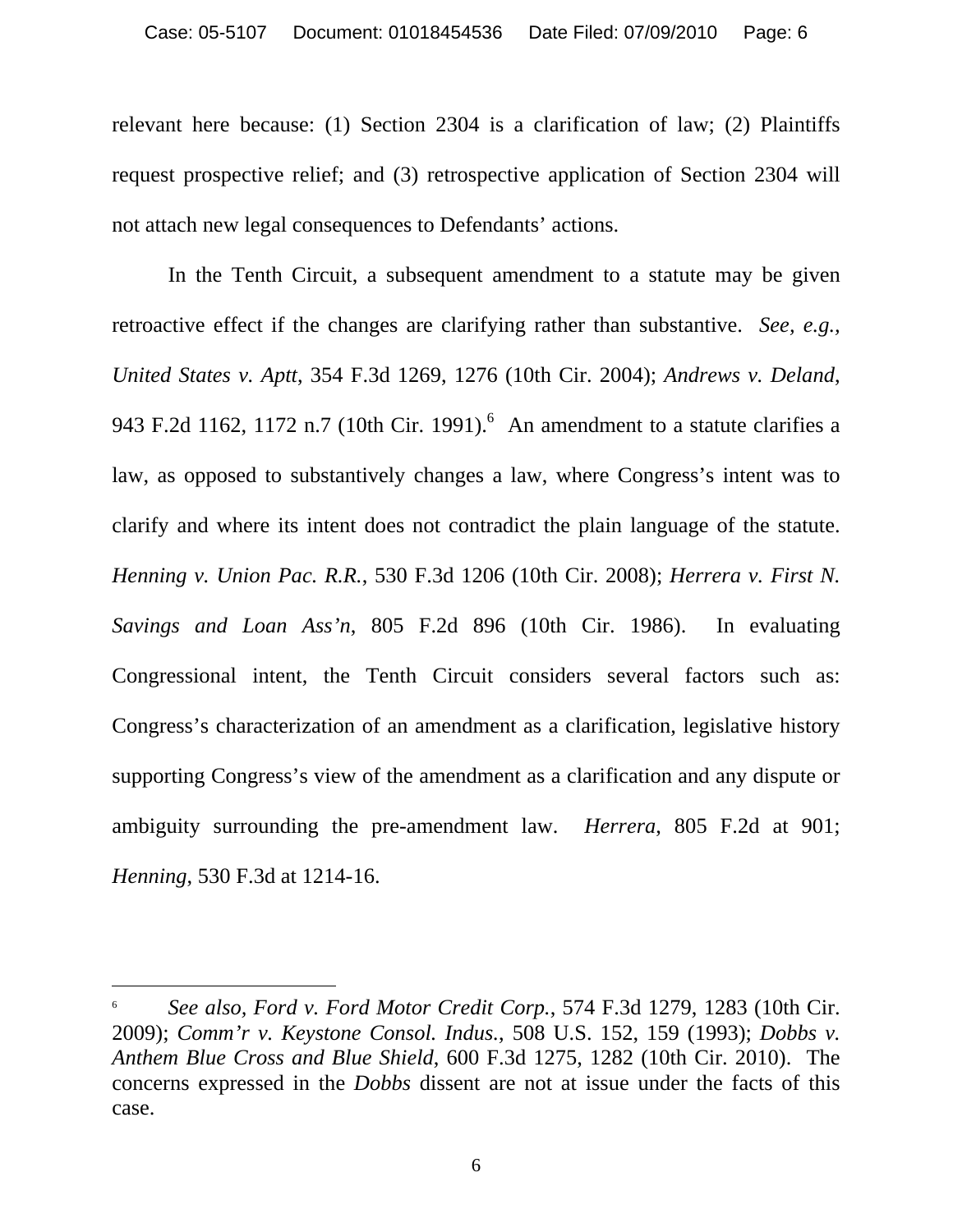In the case at hand, the *Herrera* and *Henning* factors strongly support the argument that Congress's amendment of the definition of "medical assistance" is a clarification of the term and not a substantive change in the law. First, Congress characterized the amendment as a clarification by its title, "Clarification of Definition of Medical Assistance." Second, the House Energy and Commerce Committee Report (the "House Report") demonstrates Congress's intent to make a "technical correction…to conform this definition to the longstanding administrative use and understanding of the term" and "to correct any misunderstanding as to the meaning of the term." H.R. Rep. No. 111-299 at 649- 50, 2009 WL 3321420 (Oct. 14, 2009). Finally, there was a dispute among the federal circuits concerning the definition of "medical assistance," which Congress sought to resolve through its clarification of the definition. All of these factors demonstrate that the amendment was a clarification of what Congress always believed to be the definition of "medical assistance." Such clarifications are entitled to retrospective effect.

Even if the amendment is deemed to be a change in law rather than a clarification, the change may still be granted retrospective effect. With regard to newly enacted statutes, the Supreme Court has made an important distinction between damages and prospective relief in determining whether retroactive effect of an intervening change in law was proper. *Landgraf v. USI Film Products*, 511

7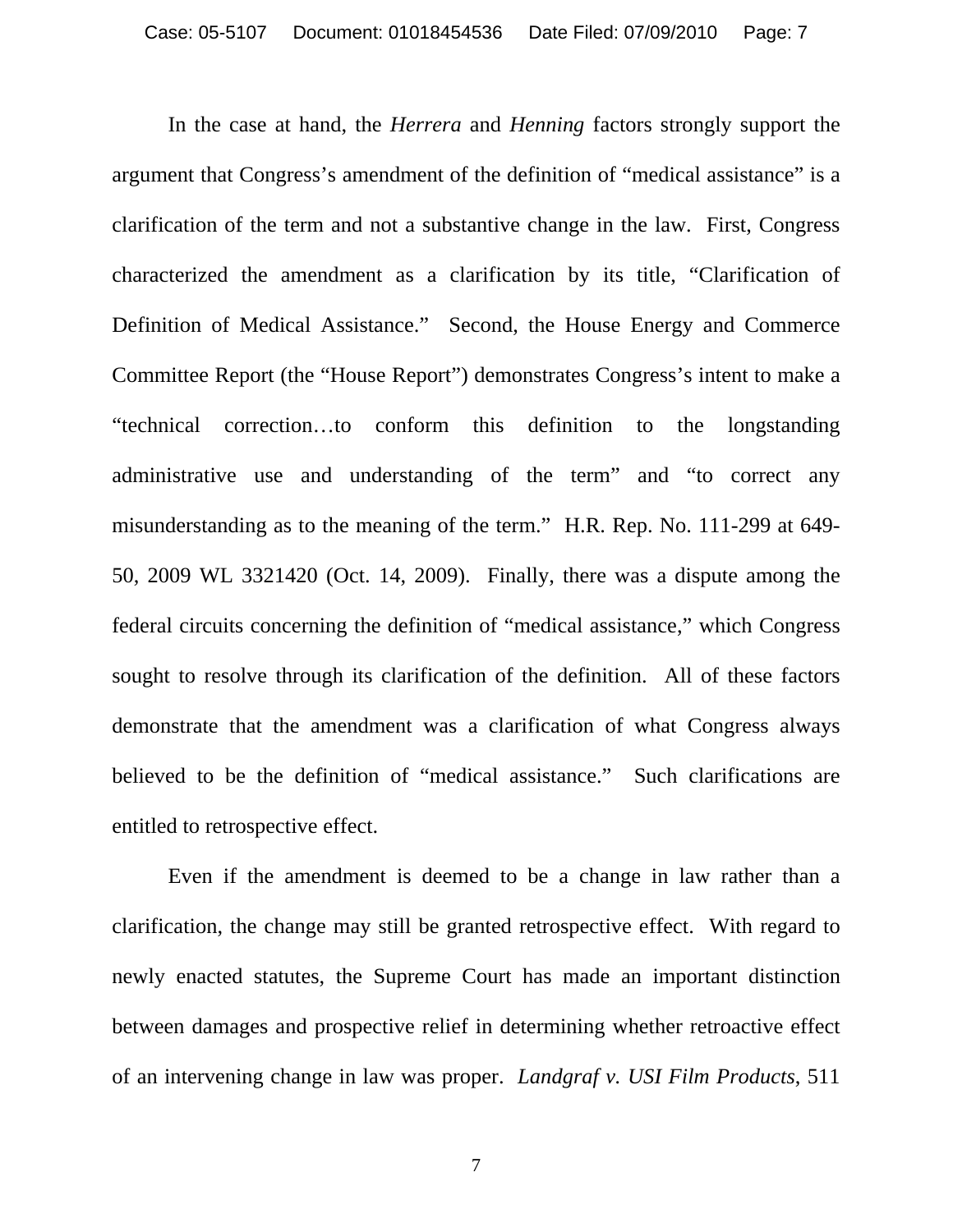U.S. 244, 273-274 (1994). In particular, cases involving prospective injunctive relief have been held by the Supreme Court to be appropriate for application of the changed statutes. In *American Steel Foundries v. Tri-City Central Trades Council*, 257 U.S. 184 (1921), the Supreme Court held that § 20 of the Clayton Act, enacted while the case was pending on appeal, governed the propriety of injunctive relief against labor picketing during the appeal by reasoning that "'relief by injunction operates *in futuro*'" and that the plaintiff had no "vested right" in the decree entered by the trial court." *Landgraf*, 511 U.S. at 273-274 (quoting *American Steel Foundries*, 257 U.S. at 201). Under that same reasoning, Section 2304 of the PPACA should be retrospectively applied because Plaintiffs are requesting (and were awarded) injunctive relief rather than damages, an important distinction from *DeVargas v. Mason & Hanger-Silas Mason Co., Inc.,* 911 F.2d 1377 (10th Cir. 1990), where monetary damages were sought.

In the recent decision of *Dobbs v. Anthem Blue Cross and Blue Shield*, 600 F.3d 1275, 1282 (10th Cir. 2010) (which Defendants fail to cite in the Response), this Court applied *Landgraf* in the context of a statutory amendment. The *Dobbs* opinion (at 1282), and the cases cited therein, rely upon the basic rule set forth in *Landgraf* that "every statute, which takes away or impairs vested rights acquired under existing laws, or creates a new obligation, imposes a new duty, or attaches a new disability, in respect to transactions or considerations already past, must be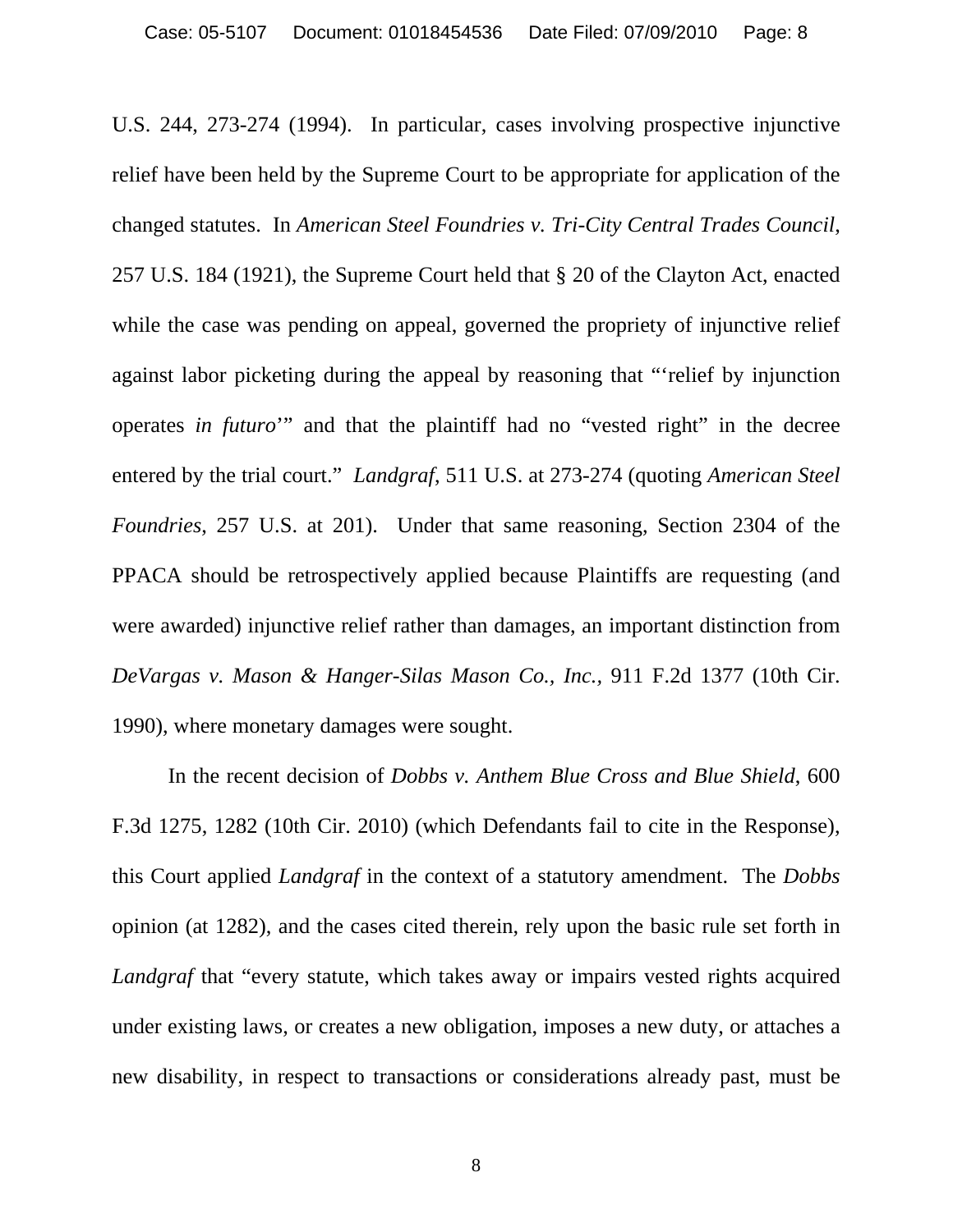deemed [impermissibly] retrospective." *Landgraf,* 511 U.S. at 269 (citation omitted). But, the reverse is also true -- those statutes that do not attach new legal consequences to past conduct are not deemed to operate in an impermissible retrospective manner. *Dobbs,* 600 F.3d at 1283; *Landgraf,* 511 U.S. at 269-70; *see also*; *Hem v. Maurer*, 458 F.3d 1185, 1190 (10th Cir. 2006).

When this analysis is applied here, it is plain that Section 2304 may be applied, even though the case arose before Section 2304 was enacted by Congress. Because Congress was merely restating what it *always* believed to be the law, the application of the statute does not increase Defendants' liability or create new legal consequences for their actions -- it merely requires compliance with the law as it was always intended.<sup>7</sup>

#### **C. Substantial Justice Will Be Served by Granting Plaintiffs' Motion**

Lastly, Defendants claim they will suffer an injustice if Rule 60(b)(6) relief is granted. Response at 10-14. Defendants' claim of an injustice is absurd. There can be no injustice in Defendants being required to prospectively comply with federal law which assures children the right to necessary medical care. Whatever prejudice Defendants allege they would suffer in being subjected to an Injunction

 $\overline{a}$ 

<sup>7</sup> Thus, the case at bar is markedly different from the facts considered by this Court when it rejected retroactive application of a statute in *DeVargas*. The concerns expressed by the *DeVargas* Court are not present here where there is no comparable expansion of liability or history of reliance on contrary authority. The only other case in this Circuit to have decided the same issue, *Mandy R.*, was decided well after the trial and District Court's findings of fact in this case.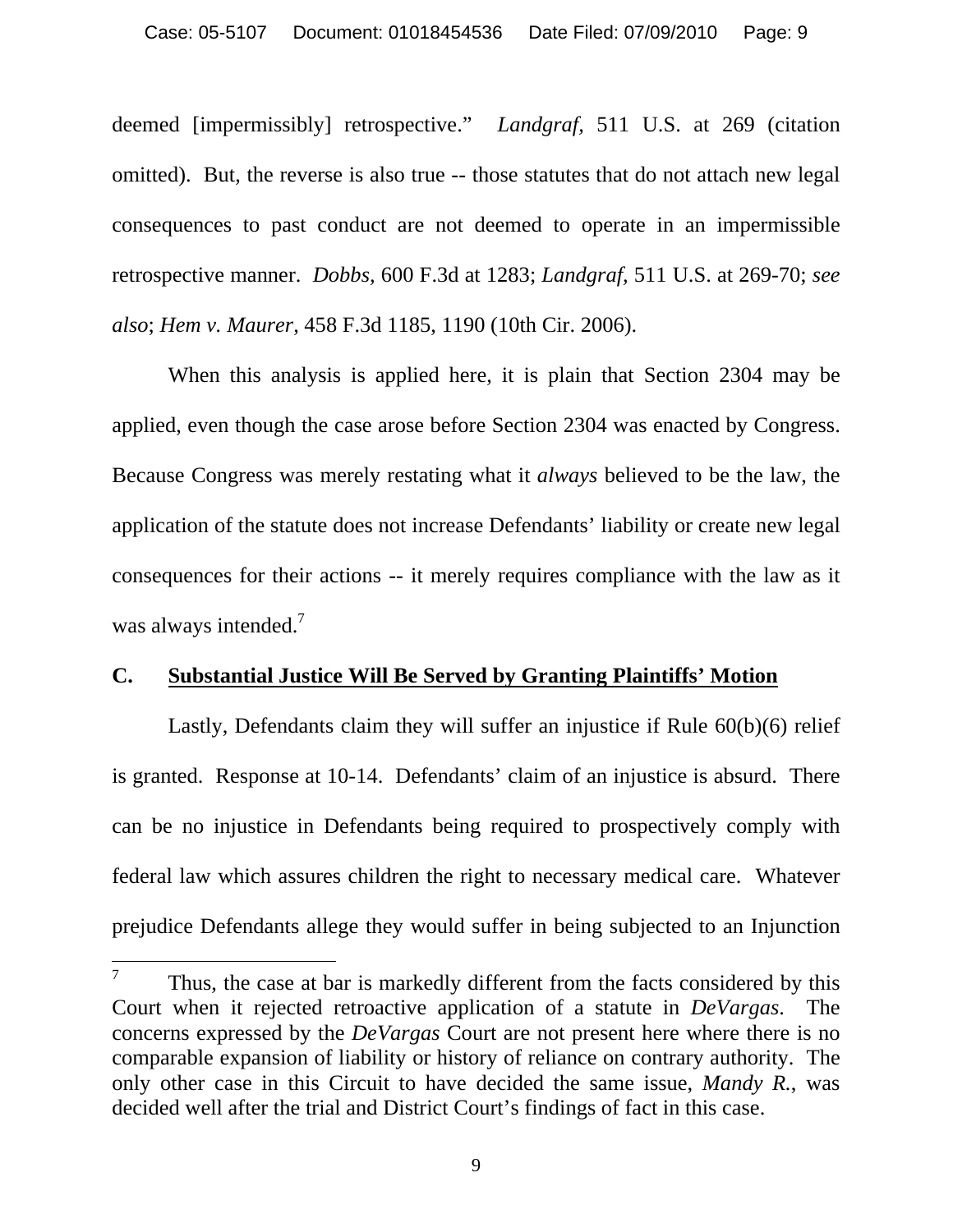they never complied with, and which was vacated based upon a misunderstanding of the law, pales in comparison to hundreds of thousands of children losing a federal right to receive health care services and losing the benefit of an Injunction designed to ensure they receive those services as required by the Medicaid Act.

 Defendants assert it would be more just to force these Plaintiffs, with limited resources, to file a new lawsuit and start all over again from square one. As Defendants well know, it is highly unlikely, if not completely impossible, that Plaintiffs could ever find the resources to initiate a second round of costly, protracted litigation. Requiring such unnecessary additional litigation would also contravene the overarching intent of the Federal Rules of Civil Procedure, *i.e.,* the "just, speedy, and inexpensive determination of every action…" Fed.R.Civ.P. 1. Plaintiffs propose that the far more just result would be to grant the Motion and reinstate the Injunction. Then, if Defendants believe they are in compliance, they would be free to -- once again -- seek post-judgment relief. *See, e.g., Rufo v. the Inmates of the Suffolk County Jail*, 502 U.S. 367 (1992); *Jouett v. Arney*, 766 F. Supp 934 (D. Kan. 1991).

WHEREFORE, premises considered, Plaintiffs' Rule 60(b)(6) Motion for Relief from Final Judgment should be granted over the objections of Defendants.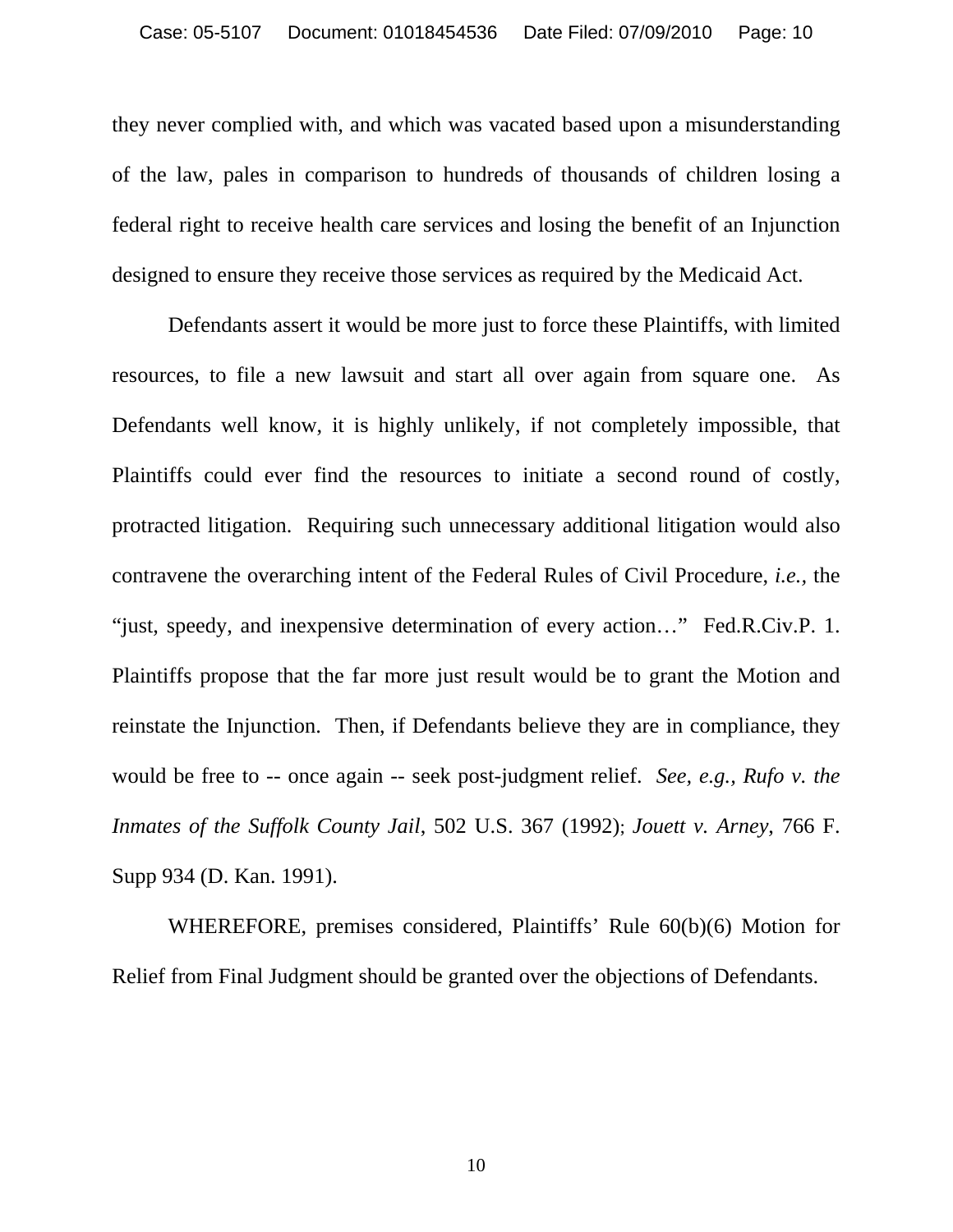Respectfully submitted,

 /s/ Louis W. Bullock Louis W. Bullock, OBA #1305 lbullock@bullock-blakemore.com Patricia W. Bullock, OBA #9569 pbullock@bullock-blakemore.com Robert M. Blakemore, OBA #18656 bblakemore@bullock-blakemore.com BULLOCK BULLOCK & BLAKEMORE PLLC 110 West 7<sup>th</sup> Street, Suite 707 Tulsa, Oklahoma 74119-1031 (918) 584-2001 (918) 779-4383 (facsimile)

- and -

 James Eiseman, Jr. jeiseman@pilcop.org Jennifer Clarke jclarke@pilcop.org PUBLIC INTEREST LAW CENTER OF PHILADELPHIA (PILCOP) United Way Building, Second Floor 1709 Benjamin Franklin Parkway Philadelphia, Pennsylvania 19103 (215) 627-7100

 **ATTORNEYS FOR PLAINTIFFS-APPELLANTS/ CROSS-APPELLEES**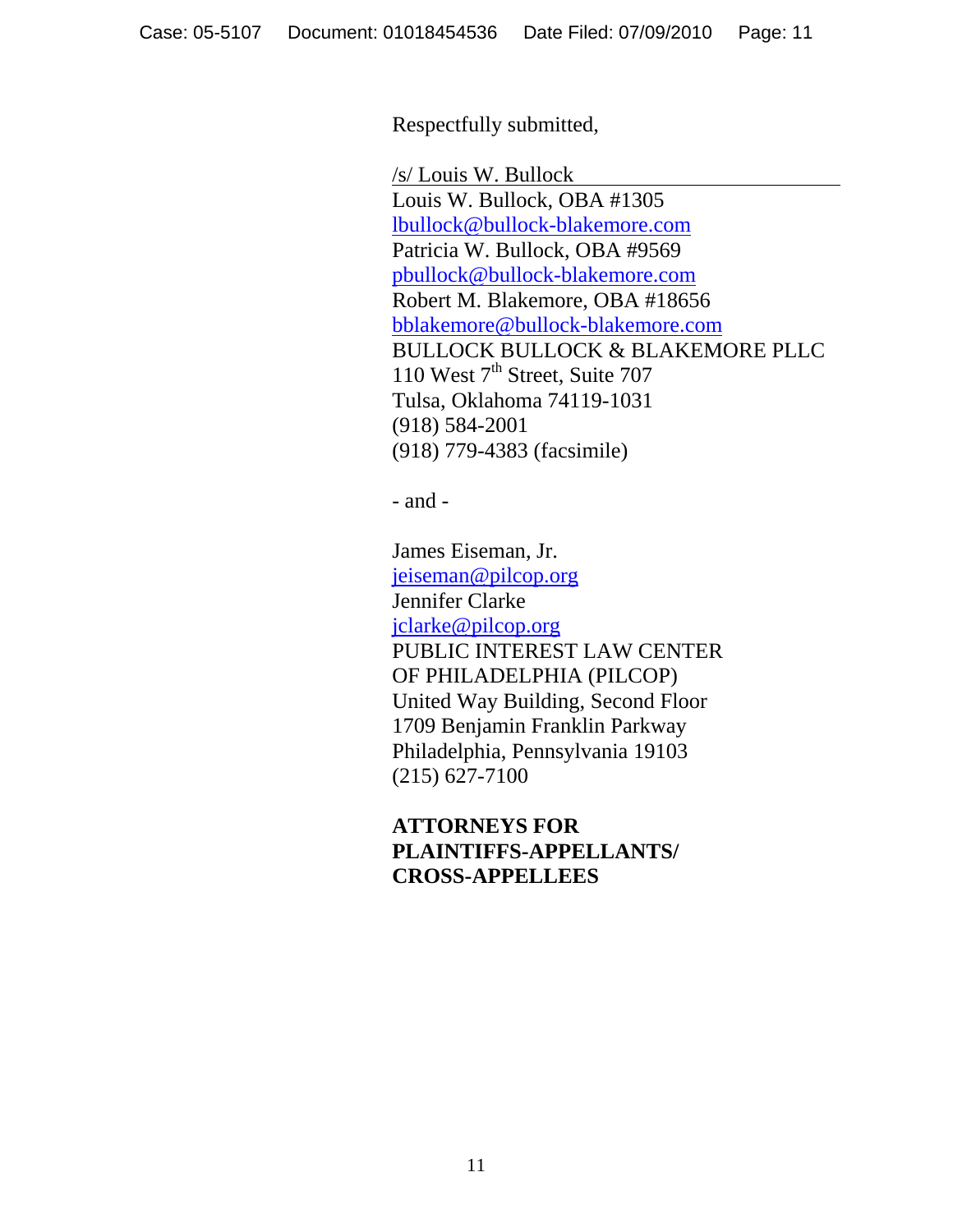### **CERTIFICATE OF DIGITAL SUBMISSION**

 Pursuant to the Court's General Order of March 18, 2009, regarding digital submissions, I hereby certify that (1) no privacy redactions were made as none were necessary and the document submitted herewith are exact copies of the written documents filed with the clerk; and (2) the digital submissions have been scanned with Kaspersky Internet Security 2010 and, according to the program, is free of viruses.

/s/ Louis W. Bullock